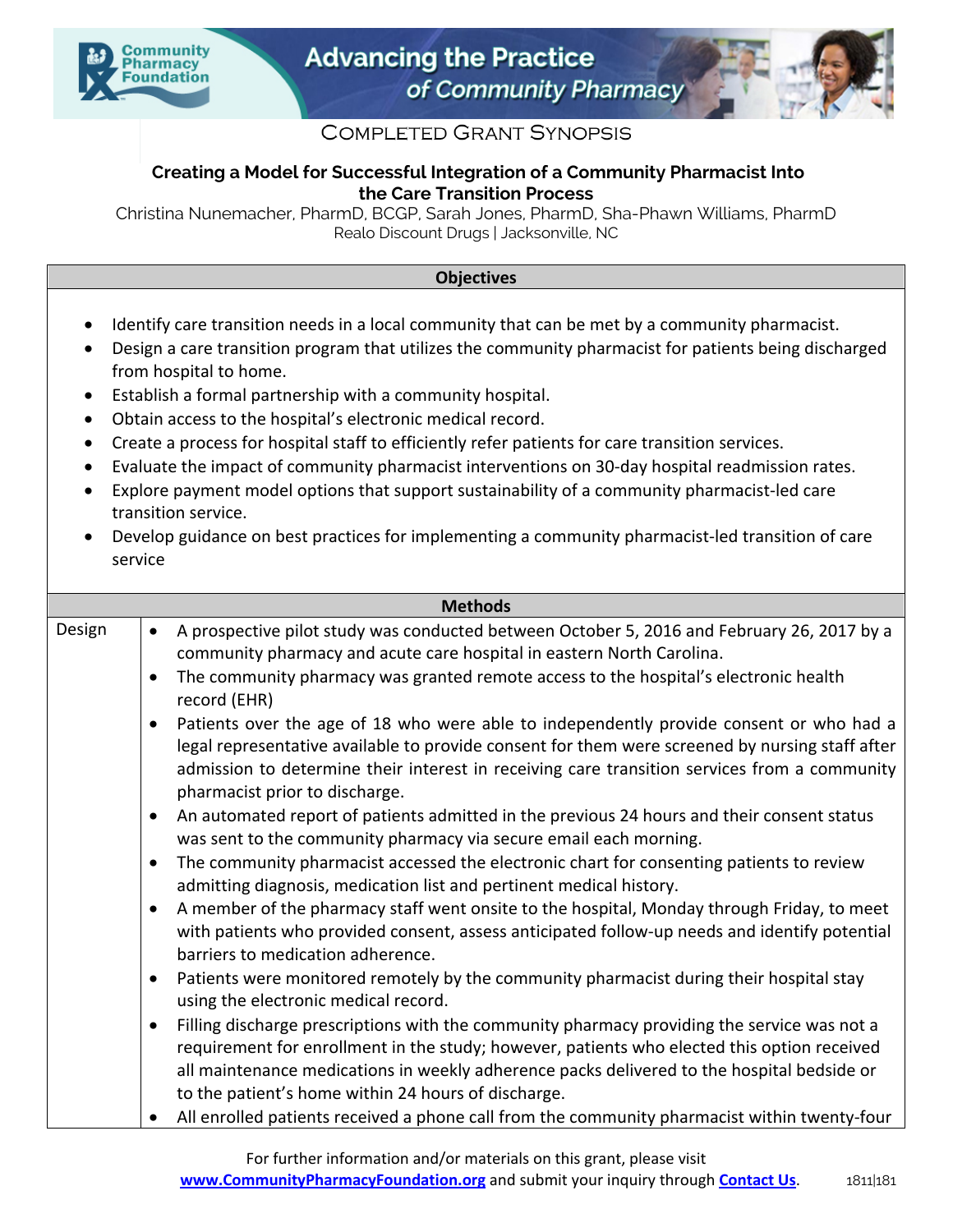|                                                                                                |           | hours of discharge to provide disease state and medication education and assess whether all                                                                                            |
|------------------------------------------------------------------------------------------------|-----------|----------------------------------------------------------------------------------------------------------------------------------------------------------------------------------------|
|                                                                                                |           | discharge prescriptions were dispensed.                                                                                                                                                |
|                                                                                                |           | The community pharmacist faxed a reconciled medication list to the patient's primary care<br>$\bullet$                                                                                 |
|                                                                                                |           | provider at discharge, along with a summary of topics discussed with the patient and any drug                                                                                          |
|                                                                                                |           | therapy problems.<br>$\bullet$                                                                                                                                                         |
|                                                                                                |           | Patients received follow-up calls from the community pharmacist at 5, 14 and 25 days after<br>discharge to assess medication adherence, verify follow-up with a primary care provider, |
|                                                                                                |           | reinforce disease state education, address any patient questions or concerns and determine if                                                                                          |
|                                                                                                |           | hospital readmission had occurred since initial discharge date.                                                                                                                        |
|                                                                                                |           |                                                                                                                                                                                        |
| Study                                                                                          |           | Establish a formal relationship between the community pharmacy and the hospital.<br>$\bullet$                                                                                          |
|                                                                                                | endpoints | Gain remote access to the hospital EHR.<br>$\bullet$                                                                                                                                   |
|                                                                                                |           | Implement a patient referral process between the hospital and community pharmacy.<br>$\bullet$                                                                                         |
|                                                                                                |           | Evaluate the effect, if any, of community pharmacist intervention on all cause readmissions for<br>$\bullet$                                                                           |
|                                                                                                |           | the hospital.                                                                                                                                                                          |
|                                                                                                |           | Create a payment model to sustain community pharmacist provided transition of care<br>$\bullet$                                                                                        |
|                                                                                                |           | services.                                                                                                                                                                              |
| <b>Results</b>                                                                                 |           |                                                                                                                                                                                        |
| $\bullet$                                                                                      |           | Between October 5, 2016 and February 26, 2017, a total of 332 patients who met study inclusion criteria                                                                                |
|                                                                                                |           | were admitted to the hospital.                                                                                                                                                         |
|                                                                                                |           | 18 patients were enrolled in the study and received care transition services from the<br>$\circ$                                                                                       |
|                                                                                                |           | community pharmacist.                                                                                                                                                                  |
|                                                                                                |           | Patients who declined to enroll in the study (n=235) served as the control group. Other reasons<br>$\circ$                                                                             |
|                                                                                                |           | for non-enrollment included: no consent response documented on the daily report (n=63) and<br>transfer to another facility or discharged within 24 hours of admission (n=16).          |
|                                                                                                |           | 61% (n=11) of participants had multiple chronic conditions with COPD (56%, n=10), heart failure<br>$\circ$                                                                             |
|                                                                                                |           | (50%, n=9) and diabetes (33%, n=6) being the most prevalent.                                                                                                                           |
|                                                                                                |           | 11% (n=2) of patients enrolled in the study were readmitted to the hospital within 30 days<br>$\circ$                                                                                  |
|                                                                                                |           | compared with 24% (n=75) from the control group.                                                                                                                                       |
|                                                                                                |           | This study was not powered to show statistical significance between the intervention and<br>$\circ$                                                                                    |
|                                                                                                |           | control groups.                                                                                                                                                                        |
|                                                                                                |           | Among study participants, the mean number of active medications on admission was 8. The<br>$\circ$                                                                                     |
|                                                                                                |           | mean number of active medications at discharge was 11.                                                                                                                                 |
|                                                                                                |           | A total of 42 drug therapy problems were resolved by the community pharmacist during the<br>$\circ$                                                                                    |
|                                                                                                |           | study period. Duplicate therapy ( $n=4$ ) and missing therapy ( $n=32$ ) were the most commonly                                                                                        |
|                                                                                                |           | identified problems at discharge.                                                                                                                                                      |
| $\bullet$                                                                                      |           | At the conclusion of the pilot study, the hospital requested an indefinite extension of the partnership and                                                                            |
|                                                                                                |           | added the offer of community pharmacist care transition services as a required step during the admissions                                                                              |
|                                                                                                |           | process. The automated daily referral reports sent to the pharmacy each day established an efficient and                                                                               |
|                                                                                                |           | effective means for hospital staff to identify patients with medication-related and/or post-discharge                                                                                  |
|                                                                                                |           | follow-up needs.                                                                                                                                                                       |
| $\bullet$                                                                                      |           | Pharmacy revenue was tracked using prescription filling data from enrolled patients during the initial pilot                                                                           |
| study period and beyond. From October 5, 2016 through December 6, 2017, a total of 73 patients |           |                                                                                                                                                                                        |
|                                                                                                |           | consented to the care transition service.                                                                                                                                              |
|                                                                                                |           | 59% (n=43) of those were not currently filling any prescriptions with the study pharmacy.<br>$\circ$                                                                                   |
|                                                                                                |           | 49% (n=21) of those patients elected to fill their discharge prescriptions with the study<br>$\circ$                                                                                   |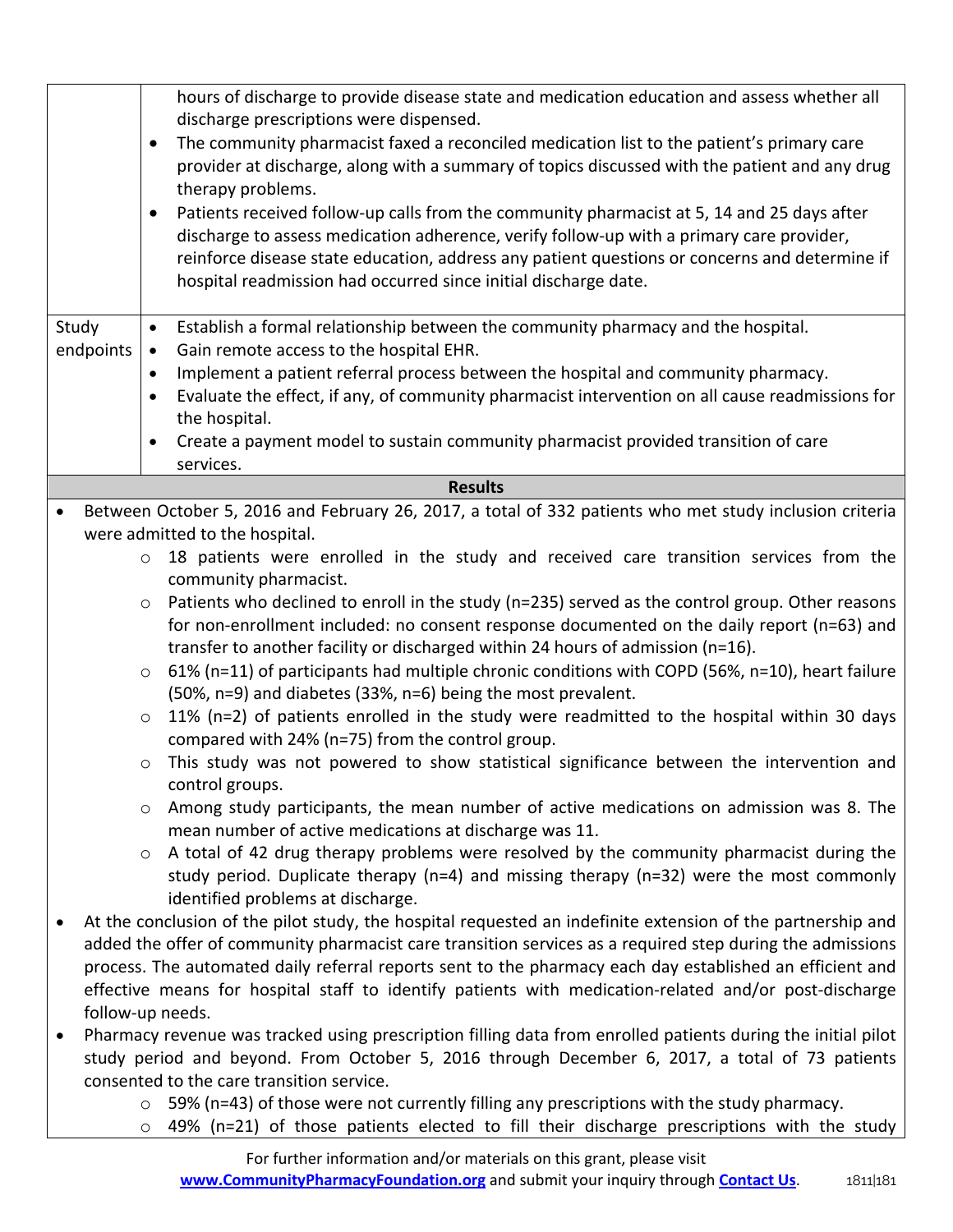pharmacy, for a total of 134 unique, first-fill prescriptions.

- The success of community pharmacist interventions post-discharge was recognized by local physicians and led to the development of additional partnerships between the community pharmacy and outpatient providers for the provision of chronic care management services.
- A consolidated list of best practices based on lessons learned during the development of the service was established to help facilitate the success of future care transition initiatives by other community pharmacists.

## **Conclusion**

This grant funded study shows that successful integration of a community pharmacist into the care transition process can be accomplished with effective planning and careful development. The idea for this pilot study evolved following an initial assessment of gaps in locally available care transition services. An analysis of the hospital's readmission rates and quality star ratings, along with an understanding of the hospital's staffing structure helped identify areas in the local care transition spectrum in which a community pharmacist could provide helpful intervention, such as medication reconciliation and coordination of prescription delivery to patients at discharge. The end result is the Transition to Wellness program, a unique transition of care partnership between Realo Discount Drugs and Onslow Memorial Hospital in Jacksonville, NC.

Many of the study objectives were not as difficult to achieve as initially anticipated. For example, gaining remote access to the hospital electronic record was easily established once a business associate agreement was signed between the pharmacy and the hospital. Other objectives incurred unanticipated tasks, such as protecting the hospital's need to remain impartial when discussing community pharmacy services. This was accomplished by creating a comparison card, presented to every patient on admission, listing all local pharmacies and the services offered by each. However, there were barriers to program development and success, such as changing stereotyped perceptions about the services provided by a community pharmacist, that were more difficult than originally anticipated. This is reflected in the relatively low numbers of referrals during the initial months of the service.

In-service trainings were offered for clinical staff at the hospital as well as discharge planners, patient care coordinators and others involved in the admission and discharge processes. Having the pharmacist maintain a regular presence at the hospital by going onsite to see patients in the early stages of the study facilitated the success of the paradigm shift. Staffing concerns were addressed by utilizing the community pharmacy's PGY1 resident in addition to a part-time clinical pharmacist during this initial phase. At the end of the grant period, it was determined that the service could be better sustained by utilizing the PGY1 resident or a pharmacy technician experienced with medication reconciliation and documentation to perform the intake visit at the hospital. All patient follow-up continues to be completed by a community pharmacist or PGY1 resident. The number of unique, first-fill prescriptions that resulted from the program suggests that this type of model can be sustainable. A community pharmacy interested in creating a similar partnership should consider the hospital's daily admission rates balanced against pharmacist FTEs that need to be dedicated off-site at the hospital as the program is initiated and relationships with providers are formed.

This study was not structured to look at billing opportunities using Medicare's Transitional Care Management (TCM) service codes; however, community pharmacists should be aware that programs like the one described in this report will satisfy some, but not all, of the requirements for service billing. Therefore, community pharmacies who wish to start a transition of care program that includes these services will need to enter into a structured arrangement with a billing provider who is able to perform the face-to-face visit component of the